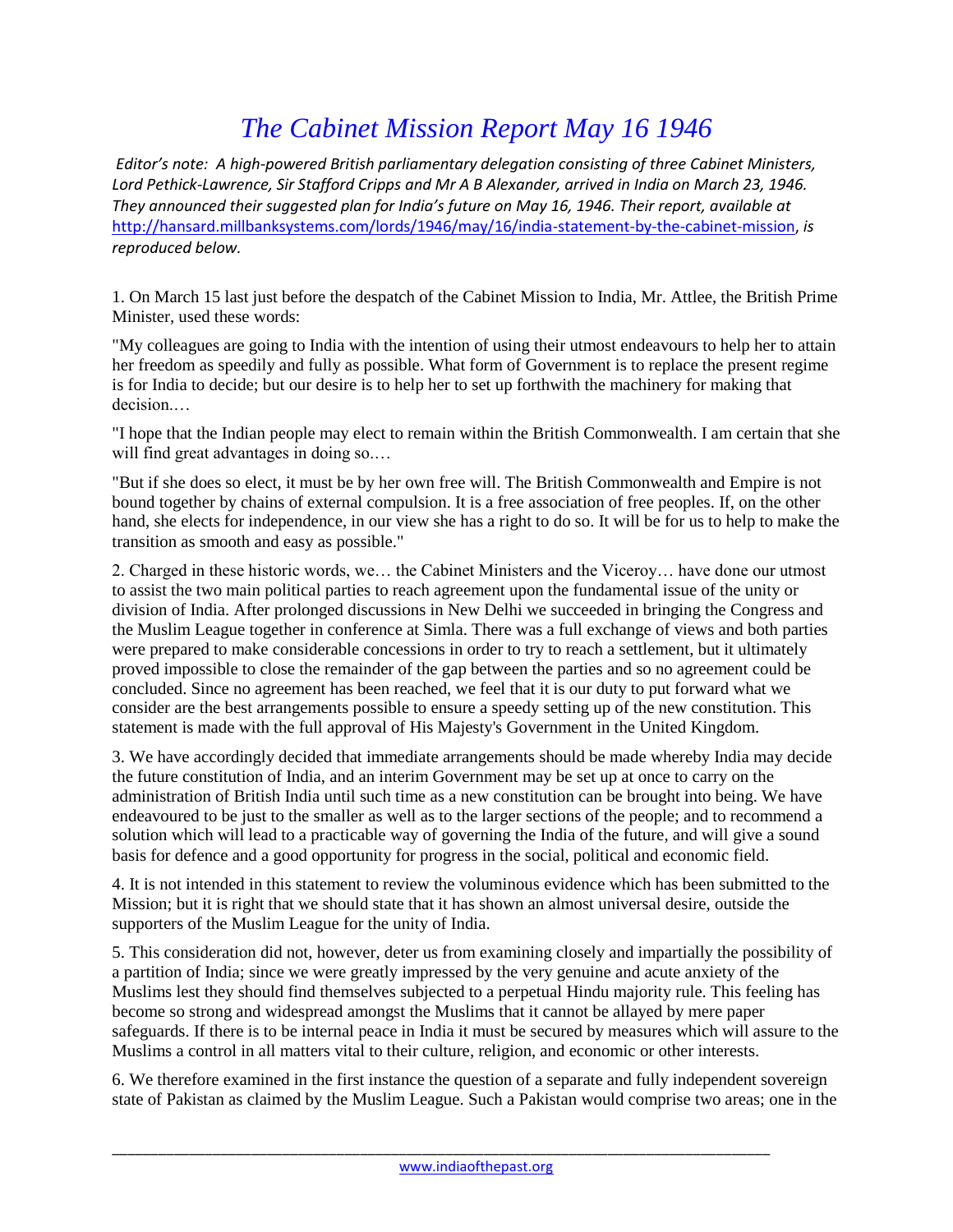North-West consisting of the provinces of the Punjab, Sind, North-West Frontier, and British Baluchistan; the other in the North-East consisting of the provinces of Bengal and Assam. The League were prepared to consider adjustment of boundaries at a later stage, but insisted that the principle of Pakistan should first be acknowledged. The argument for a separate state of Pakistan was based, first, upon the right of the Muslim majority to decide their method of government according to their wishes, and, secondly, upon the necessity to include substantial areas in which Muslims are in a minority, in order to make Pakistan administratively and economically workable.

The size of the non-Muslim minorities in a Pakistan comprising the whole of the six provinces enumerated above would be very considerable.

## **TABLE OF POPULATIONS**.

|                              | Muslim.             | Non-Muslim.               |
|------------------------------|---------------------|---------------------------|
| North-Western Area-          |                     |                           |
| Punjab                       |                     | 16, 217, 242 12, 201, 577 |
| North-West Frontier Province | 2,788,797 249,270   |                           |
| Sind                         | 3,208,325 1,326,683 |                           |
| <b>British Baluchistan</b>   | 438,930 62,701      |                           |
| <b>Total</b>                 |                     | 22,653,294 13,840,231     |
|                              | 62.07               | 37.93                     |
|                              | per cent. per cent. |                           |
| North-Eastern Area—          |                     |                           |
| Bengal                       |                     | 33,005,434 27,301,091     |
| Assam                        | 3,442,479 6,762,254 |                           |
| Total                        |                     | 36,447,913 34,063,345     |
|                              | 50.69               | 48.31                     |
|                              | per cent.           | per cent.                 |

All population figures in this statement are from the most recent census taken in 1941.

The Muslim minorities in the remainder of British India number some 20 million dispersed amongst a total population of 188 million.

These figures show that the setting up of a separate sovereign state of Pakistan on the lines claimed by the Muslim League would not solve the communal minority problem; nor can we see any justification for including within a sovereign Pakistan those districts of the Punjab and of Bengal and Assam in which the population is predominently non-Muslim. Every argument that can be used in favour of Pakistan can equally, in our view, be used in favour of the exclusion of the non-Muslim areas from 'Pakistan. This point would particularly affect the position of the Sikhs.

7. We, therefore, considered whether a smaller sovereign Pakistan confined to the Muslim majority areas alone might be a possible basis of compromise. Such a Pakistan is regarded by the Muslim League as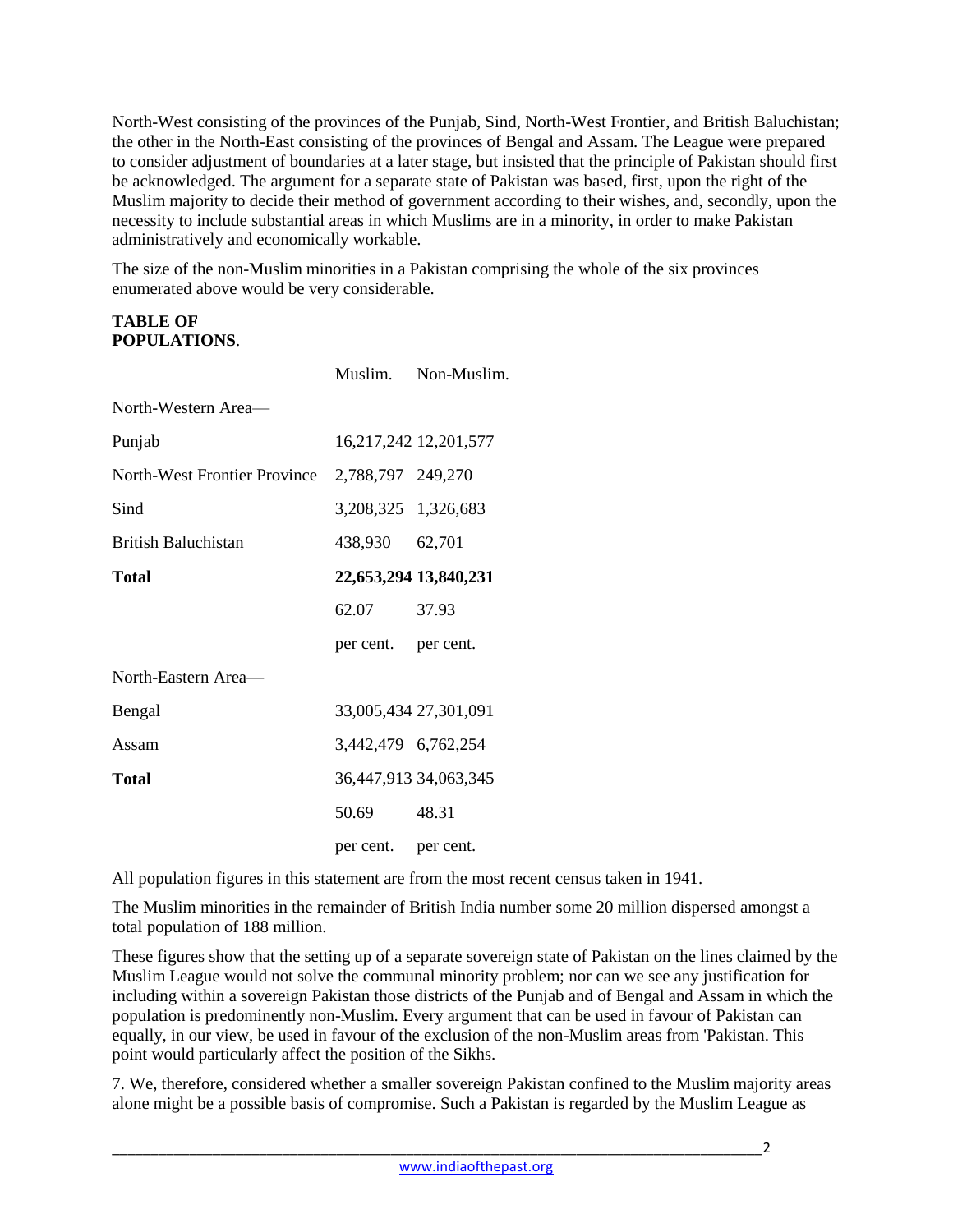quite impracticable because it would entail the exclusion from Pakistan of (a) the whole of the Ambala and Jullundur divisions in the Punjab; (b) the whole of Assam except the district of Sylhet; and (c) a large part of Western Bengal, including Calcutta, in Which city the percentage of the Muslim population is 23.6 per cent. We ourselves are also convinced that any solution which involves a radical partition of the Punjab and Bengal, as this would do, would be contrary to the wishes and interests of a very large 'proportion of the inhabitants of these provinces. Bengal and the Punjab each has its own common language and a long history and tradition. Moreover, any division of the Punjab would of necessity divide the Sikhs, leaving substantial bodies of Sikhs on both sides of the boundary. We have therefore been forced to the conclusion that neither a larger nor a smaller sovereign state of Pakistan would provide an acceptable solution for the communal problem.

8. Apart from the great force of the foregoing arguments there are weighty administrative, economic and military considerations. The whole of the transportation and postal and telegraph systems of India have been established on the basis of a United India. To disintegrate them would gravely injure both parts of India. The case for a united defence is even stronger. The Indian Armed Forces have been built up as a whole for the defence of India as a whole, and to break them in two would inflict a deadly blow on the long traditions and high degree of efficiency of the Indian Army and would entail the gravest dangers. The Indian Navy and Indian Air Force would become much less effective. The two sections of the suggested Pakistan contain the two most vulnerable frontiers in India and for a successful defence in depth the area of Pakistan would be insufficient.

9. A further consideration of importance is the greater difficulty which the Indian States would find in associating themselves with a divided British India.

10. Finally, there is the geographical fact that the two halves of the proposed Pakistan state are separated by some seven hundred miles and the communications between them both in war and peace would be dependent on the good will of Hindustan.

11. We are therefore unable to advise the British Government that the power which at present resides in British hands should be handed over to two entirely separate sovereign states.

12. This decision does not, however, blind us to the very real Muslim apprehensions that their culture and political and social life might become submerged in a purely unitary India, in which the Hindus with their greatly superior numbers must be a dominating element. To meet this the Congress have put forward a scheme under which provinces would have full autonomy subject only to a minimum of central subjects, such as foreign affairs, defence and communications.

Under this scheme provinces, if they wished to take part in economic and administrative planning on a large scale, could cede to the centre optional subjects in addition to the compulsory ones mentioned above.

13. Such a scheme would, in our view, present considerable constitutional disadvantages and anomalies. It would be very difficult to work a central executive and legislature in which some ministers, who dealt with compulsory subjects, were responsible to the whole of India while other ministers, who dealt with optional subjects, would be responsible only to those provinces who had elected to act together in respect of such subjects. This difficulty would be accentuated in the central legislature, where it would be necessary to exclude certain members from speaking and voting when subjects with which their provinces were not concerned were under discussion. Apart from the difficulty of working such a scheme, we do not consider that it would be fair to deny to other provinces, which did not desire to take the optional subjects at the centre, the right to form themselves into a group for a similar purpose. This would indeed be more than the exercise of their autonomous powers in a particular way.

14. Before putting forward our recommendations we turn to deal with the relationship of the Indian States to British India. It is quite clear that with the attainment of independence by British India, whether inside or outside the British Commonwealth, the relationship which has hitherto existed between the rulers of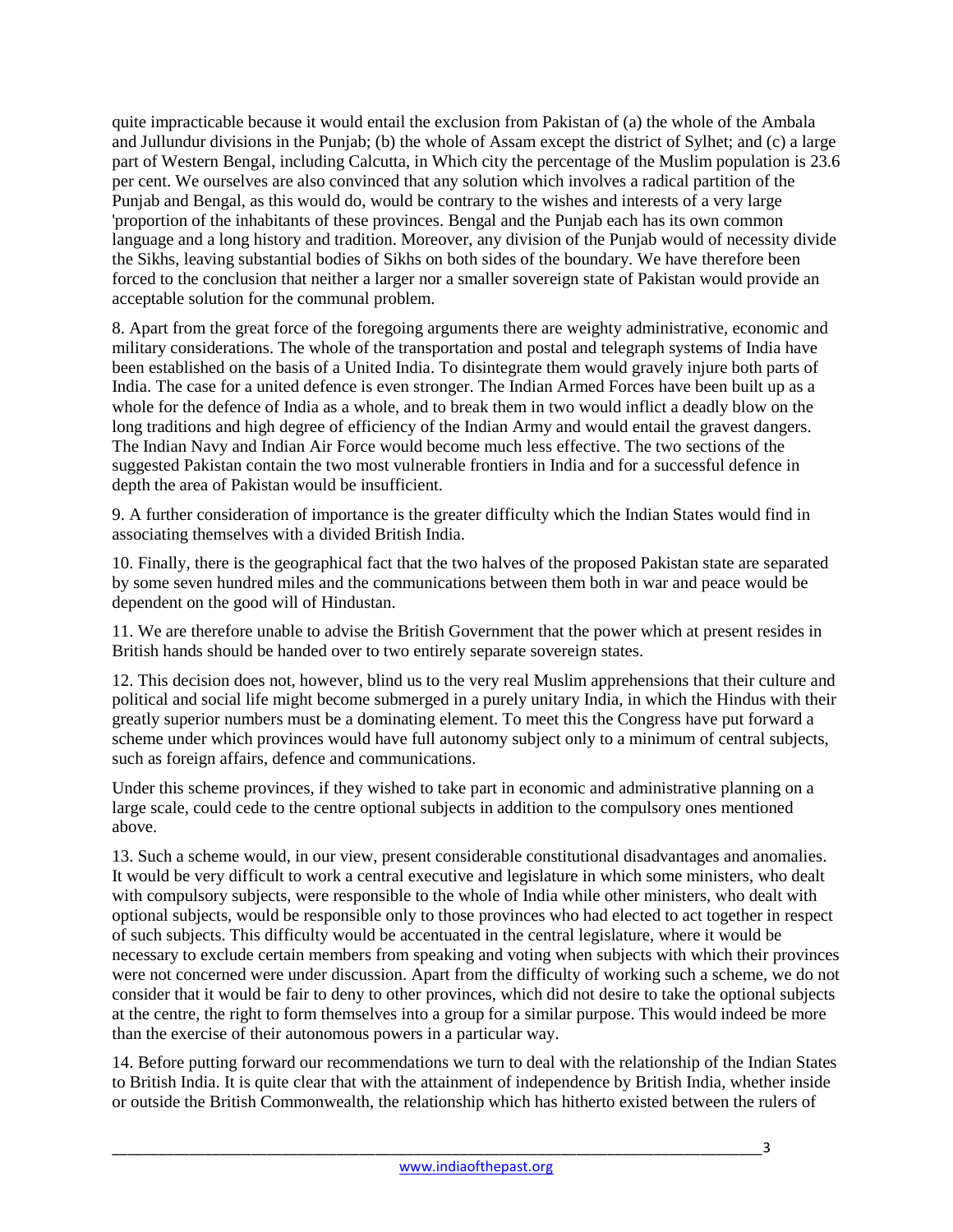the States and the British Crown will no longer be possible. Paramountcy can neither be retained by the British Crown nor transferred to the new government. This fact has been fully recognised by those whom we interviewed from the States. They have at the same time assured us that the States are ready and willing to co-operate in the new development of India. The precise form which their co-operation will take must be a matter for negotiation during the building up of the new constitutional structure and it by no means follows that it will be identical for all the States. We have not therefore dealt with the States in the same detail as the provinces of British India in the paragraphs which follow.

15. We now indicate the nature of a solution which in our view would be just to the essential claims of all parties and would at the same time be most likely to bring about a stable and practicable form of constitution for All-India.

We recommend that the constitution should take the following basic form:—

(1) There should be a Union of India, embracing both British India and the States, which should deal with the following subjects: foreign affairs, defence, and communications; and should have the powers necessary to raise the finances required for the above subjects.

(2) The Union should have an executive and a legislature constituted from British Indian and States representatives. Any question raising a major communal issue in the legislature should require for its decision a majority of the representatives present and voting of each of the two major communities as well as a majority of all the members present and voting.

(3) All subjects other than the Union subjects and all residuary powers should vest in the provinces.

(4) The States will retain all subjects and powers other than those ceded to the Union.

(5) Provinces should be free to form groups with executives and legislatures, and each group could determine the provincial subjects to be taken in common.

(6) The constitutions of the Union and of the groups should contain a provision whereby any province could by a majority vote of its legislative assembly call for a reconsideration of the terms of the constitution after an initial period of ten years and at ten-yearly intervals thereafter.

16. It is not our object to lay out the details of a constitution on the above programme but to set in motion machinery whereby a constitution can be settled by Indians for Indians.

It has been necessary, however, for us to make this recommendation as to the broad basis of the future constitution because it became clear to us in the course of our negotiations that not until that had been done was there any hope of getting the two major communities to join in the setting up of the constitution-making machinery.

17. We now indicate the constitution-making machinery which we propose should be brought into being forthwith in order to enable a new constitution to be worked out.

18. In forming any assembly to decide a new constitutional structure the first problem is to obtain as broad-based and accurate a representation of the whole population as is possible. The most satisfactory method obviously would be by election based on adult franchise but any attempt to introduce such a step now would lead to a wholly unacceptable delay in the formulation of the new constitution. The only practicable course is to utilise the recently elected Provincial Legislative Assemblies as electing bodies. There are, however, two factors in their composition which make this difficult. First the numerical strengths of Provincial Legislative Assemblies do not bear the same proportion to the total population in each province. Thus, Assam, with a population of 10 million, has a Legislative Assembly of 108 members, while Bengal with a population six times as large, has an Assembly of only 250. Secondly, owing to the weightage given to minorities by the Communal Award, the strengths of the several communities in each Provincial Legislative Assembly are not in proportion to their numbers in the province. Thus the number of seats reserved for Moslems in the Bengal Legislative Assembly is only 48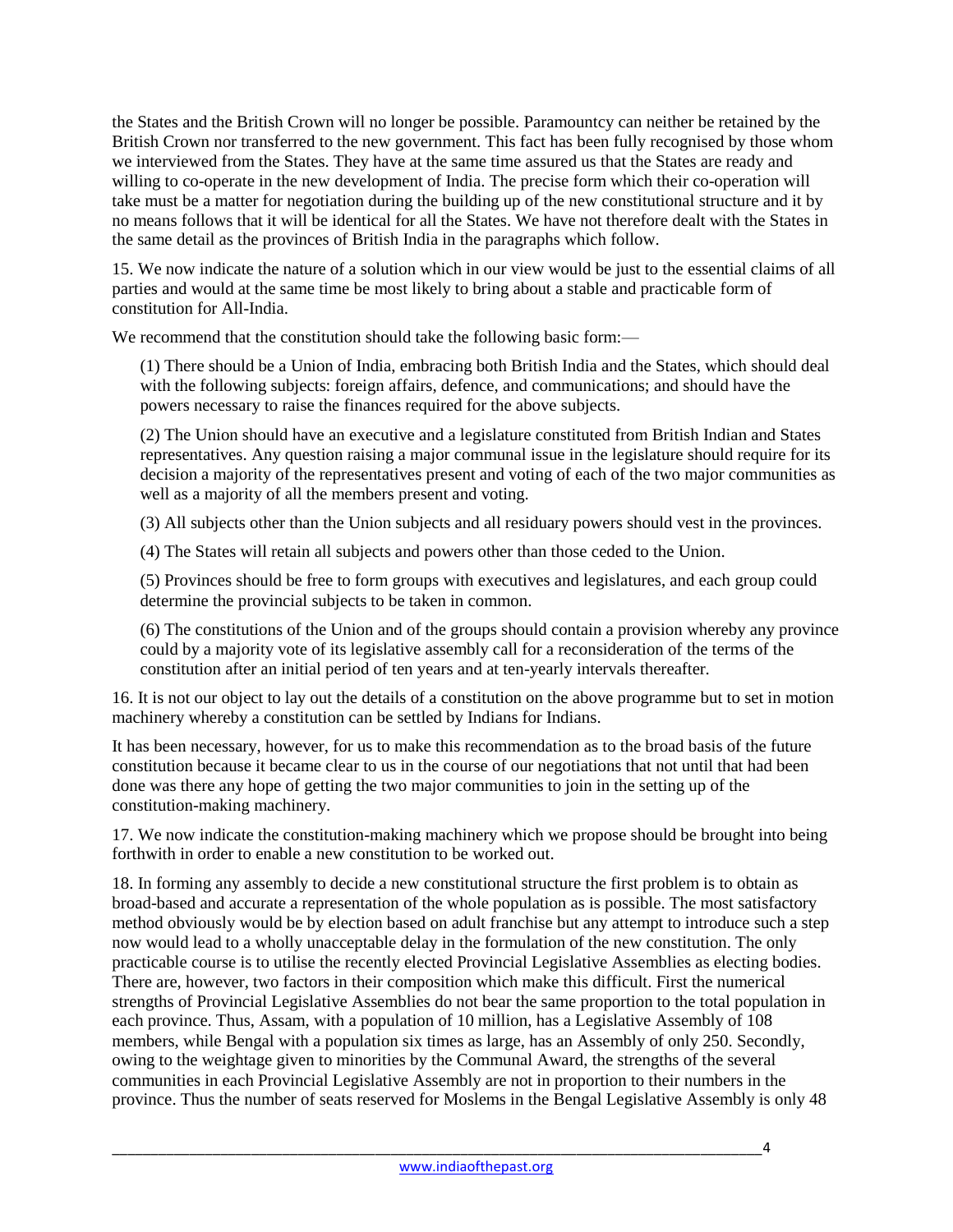per cent. of the total, although they form 55 per cent. of the provincial population. After a most careful consideration of the various methods by which these points might be corrected, we have come to the conclusion that the fairest and most practicable plan would be—

- 1. (a) to allot to each province a total number of seats proportional to its population, roughly in the ratio of one to a million, as the nearest substitute for representation by adult suffrage.
- 2. (b) to divide this provincial allocation of seats between the main communities in each province in proportion to their population.
- 3. (c) to provide that the representatives allocated to each community in a province shall be elected by members of that community in its Legislative Assembly.

We think that for these purposes it is sufficient to recognize only three main communities in India, General, Moslem and Sikh, the "General" community including all persons who are not Moslems or Sikhs. As smaller minorities would, upon a population basis, have little or no representation, since they would lose the weightage which assures them seats in Provincial Legislatures, we have made the arrangements set out in paragraph 20 below to give them a full representation upon all matters of special interest to minorities.

19 (1) We therefore propose that there shall be elected by each Provincial Legislative Assembly the following numbers of representatives, each part of the Legislative Assembly (General, Moslem or Sikh) electing its own representatives by the method of proportional representation with single transferable vote.

#### TABLE OF REPRESENTATION.

## **SECTION A.**

| Province—                | General. | Muslim. Total. |     |
|--------------------------|----------|----------------|-----|
| Madras                   | 45       | 4              | 49  |
| Bombay                   | 19       | 2              | 21  |
| <b>United Provinces</b>  | 47       | 8              | 55  |
| <b>Bihar</b>             | 31       | 5              | 36  |
| <b>Central Provinces</b> | 16       | 1              | 17  |
| Orissa                   | 9        | $\Omega$       | 9   |
| <b>Total</b>             | 167      | 20             | 187 |

## **SECTION B**

| Province—                    |          | General. Muslim. Sikhs. Total. |                |               |
|------------------------------|----------|--------------------------------|----------------|---------------|
| Punjab                       | 8.       | 16                             | $\overline{4}$ | -28           |
| North-West Frontier Province | $\Omega$ | $\mathcal{E}$                  |                | $\mathcal{R}$ |
| Sind                         |          | $\overline{\mathbf{3}}$        |                |               |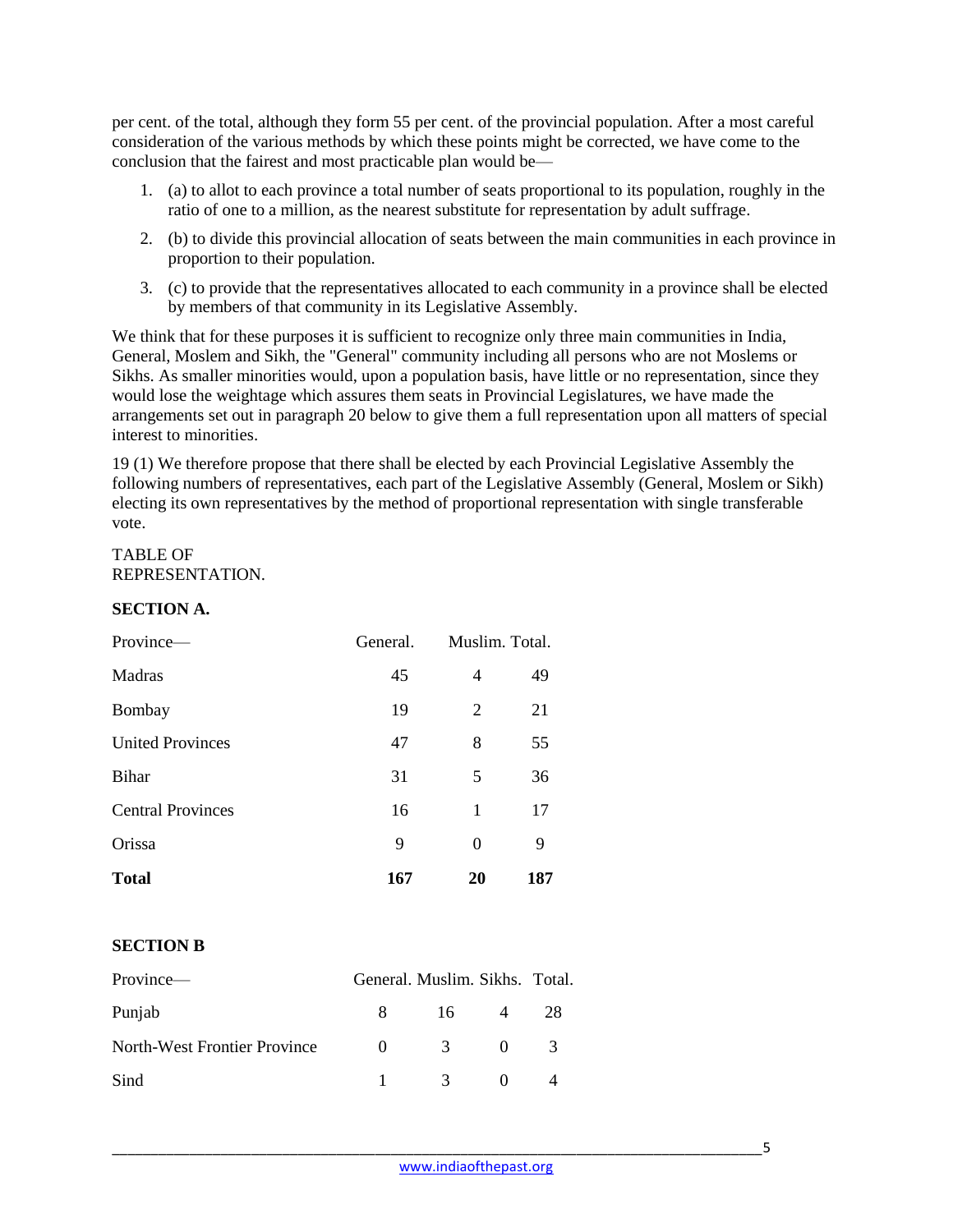| <b>Total</b> |  | 35 |
|--------------|--|----|
|              |  |    |

## **SECTION C.**

| <b>Total</b> | 34 | 36                      | 70 |
|--------------|----|-------------------------|----|
| Assam        | 7  | $\mathcal{R}$           | 10 |
| Bengal       | 27 | 33                      | 60 |
| Province—    |    | General, Muslim. Total. |    |

## **Total for British India 292**

## **Maximum for Indian States 93**

## **Total 385**

NOTE.—In order to represent the Chief Commissioners' Provinces there will be added to Section A the member representing Delhi in the Central Legislative Assembly, the member representing Ajmer-Merwara in the Central Legislative Assembly and a representative to be elected by the Coorg Legislative Council.

To Section B will be added a representative of British Baluchistan.

For the process of electing their representatives the Provinces are grouped into three sections.

Section A comprises Madras, Bombay, the United Provinces, Bihar, the Central Provinces and Orissa. These will have a total representation of 187 members, composed of 167 General and 20 Muslim.

Section B comprises the Punjab, the North West Frontier Province and Sind, with a total representation of 35, composed of 9 General, 22 Muslim and 4 Sikh.

Section C, consisting of Bengal and Assam, has a total representation of 70, composed of 34 General representatives and 36 Muslims.

To these will be added, in Section A, one representative each of the Chief Commissioners Provinces of Delhi, Ajmer Merwara and Coorg, and, in Section B, a representative of British Baluchistan. The combined total, therefore, for British India will be 296.

(II) It is the intention that the States would be given in the final Constituent Assembly appropriate representation which would not, on the basis of the calculation of population adopted for British India, exceed 93; but the method of selection will have to be determined by consultation. The States would in the preliminary stage be represented by a negotiating committee.

(III) Representatives thus chosen shall meet at New Delhi as soon as possible.

(IV) A preliminary meeting will be held at which the general order of business will be decided, a chairman and other officers elected and an Advisory Committee (see paragraph 20 below) on rights of citizens, minorities and tribal and excluded areas set up. Thereafter the provincial representatives will divide up into three sections shown under A, B and C in the Table of Representation in subparagraph (1) of this paragraph.

(V) These sections shall proceed to settle provincial constitutions for the provinces included in each section and shall also decide whether any group constitution shall be set up for those provinces and if so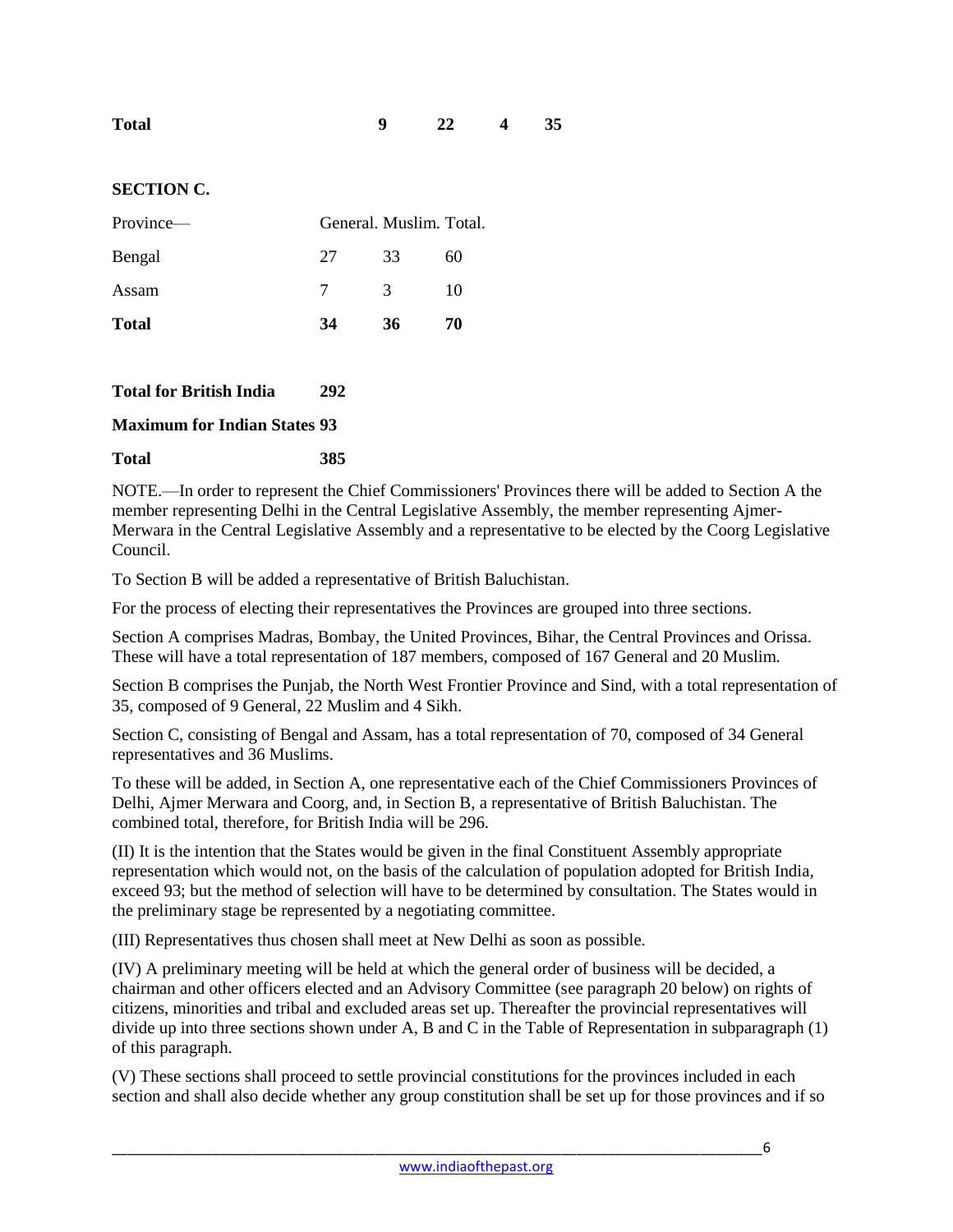with what provincial subjects the group should deal. Provinces should have power to opt out of groups in accordance with the provisions of sub-clause (VIII) below.

(VI) The representatives of the sections and the Indian States shall reassemble for the purpose of settling the Union constitution.

(VII) In the Union Constituent Assembly resolution varying the provisions of paragraph 15 above or raising any major communal issue shall require a majority of the representatives present and voting of each of the two major communities. The Chairman of the Assembly shall decide which, if any, resolutions raise major communal issues and shall, if so requested by a majority of the representatives of either of the major communities, consult the Federal Court before giving his decision.

(VIII) As soon as the new constitutional arrangements have come into operation it shall be open to any province to elect to come out of any group in which it has been placed. Such a decision shall be taken by the legislature of the province after the first general election under the new constitution.

20. The Advisory Committee on the rights of citizens, minorities and tribal and excluded areas will contain due representation of the interests affected and their function will be to report to the Union Constituent Assembly upon the list of fundamental rights, clauses for protecting minorities, and a scheme for the administration of tribal and excluded areas, and to advise whether these rights should be incorporated in the provincial, the group or the Union constitutions.

21. His Excellency, the Viceroy will forthwith request the provincial legislatures to proceed with the election of their representatives and the States to set up a negotiating committee.

It is hoped that the process of constitution-making can proceed as rapidly as the complexities of the task permit so that the interim period may be as short as possible.

22. It will be necessary to negotiate a treaty between the Union Constituent Assembly and the United Kingdom to provide for certain matters arising out of the transfer of power.

23. While the constitution-making proceeds the administration of India has to be carried on. We attach the greatest importance therefore to the setting up at once of an interim Government having the support of the major political parties. It is essential during the interim period that there should be the maximum of cooperation in carrying through the difficult tasks that face the Government of India. Besides the heavy tasks of day-to-day administration, there is the grave danger of famine to be countered, there are decisions to be taken in many matters of post-war development which will have a far-reaching effect on India's future and there are important international conferences in which India has to be represented. For all these purposes a government having popular support is necessary. The Viceroy has already started discussions to this end and hopes soon to form an interim government in which all the portfolios, including that of War Member, will be held by Indian leaders having the full confidence of the people. The British Government, recognising the significance of the changes, will give the fullest measure of cooperation to the Government so formed in the accomplishment of its tasks of administration and in bringing about as rapid and smooth a transition as possible.

24. To the leaders and people of India, who now have the opportunity of complete independence, we would finally say this. We and our Government and countrymen hoped that it would be possible for the Indian people themselves to agree upon the method of framing the new Constitution under which they will live. Despite the labours which we have shared with the Indian parties and the exercise of much patience and goodwill by all, this has not been possible. We, therefore, now lay before you proposals which, after listening to, all sides and after much earnest thought, we trust will enable you to attain your independence in the shortest time and with the least danger of internal disturbance and conflict. These proposals may not, of course, completely satisfy all parties, but you will recognise with us that, at this supreme moment in Indian history, statesmanship demands mutual accommodation and we ask you to consider the alternative to the acceptance of these proposals. After all the efforts which we and the Indian

\_\_\_\_\_\_\_\_\_\_\_\_\_\_\_\_\_\_\_\_\_\_\_\_\_\_\_\_\_\_\_\_\_\_\_\_\_\_\_\_\_\_\_\_\_\_\_\_\_\_\_\_\_\_\_\_\_\_\_\_\_\_\_\_\_\_\_\_\_\_\_\_\_\_\_\_\_\_\_\_\_\_\_\_7